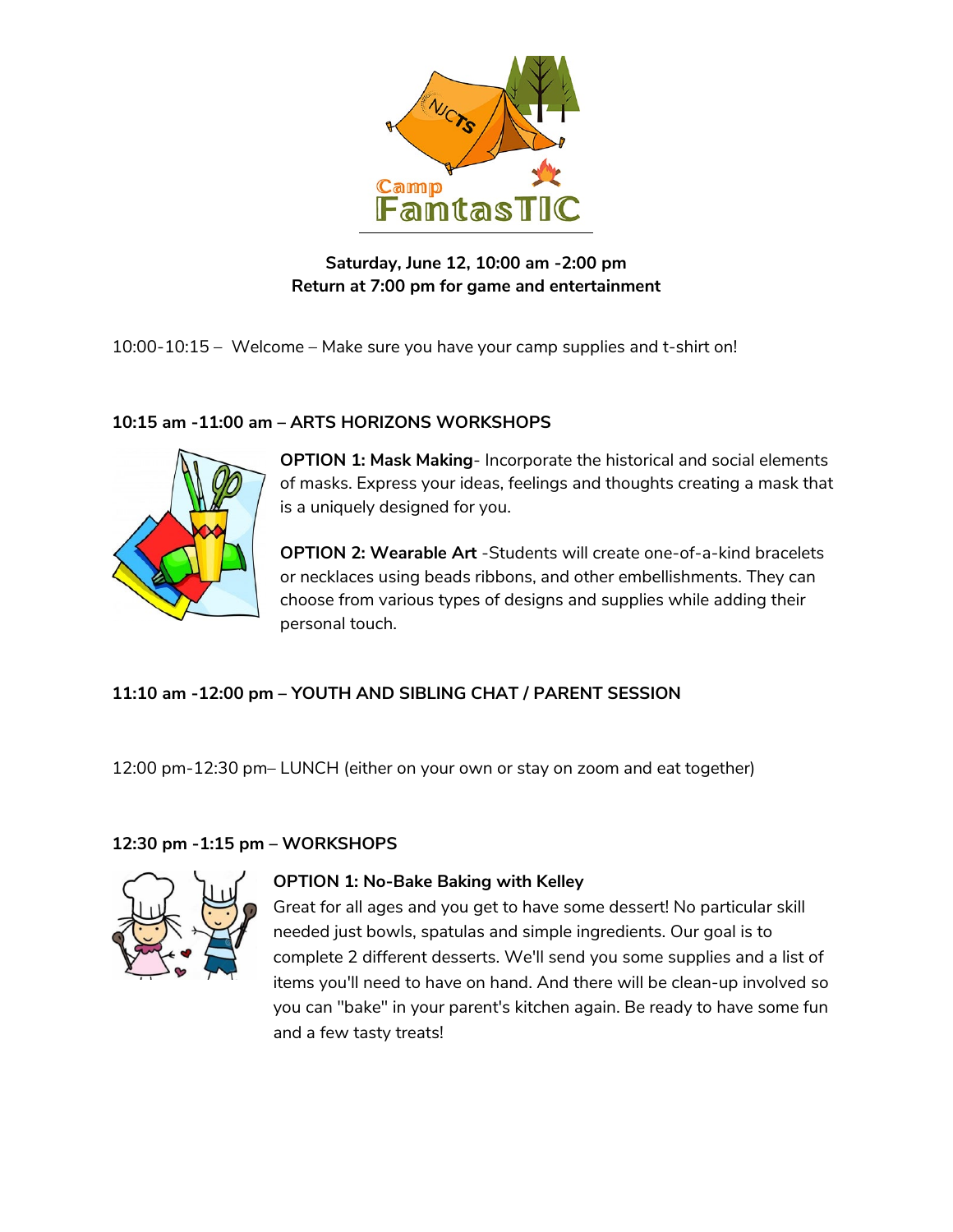

## **OPTION 2: Learning Magic with Jason Michaels**

Diagnosed with Tourette's Syndrome at age thirteen, Jason has overcome "the impossible" and become an internationally awardwinning sleight-of-hand artist and professional speaker. Have you ever wanted to be a magician or learn the magic behind the tricks? Well, this session is for you. Jason will teach you how you can WOW your friends and family with magic.



**OPTION 3: African Drumming w/ Arts Horizon** - The djembe orchestra is one of the earliest classical forms of music in the world. Learn rhythms from the Western region of Africa that have been passed on from ancient times to now. Become culturally immersed in the beats, songs, and lessons that come from the art of playing the djembe drum.

# **1:20 pm -1:50 pm – MENTOR PANEL W/YOUTH ADVOCATES**

1:50 pm -2:00 pm– Afternoon Wrap-up/See you tonight

7:00 pm -7:15 pm – GOOD EVENING – Break out your Glow Sticks!

## **7:15 pm - 8:15 pm– VIRTUAL ESCAPE ROOMS WITH LOOKING GLASS ADVENTURES**.

All rooms will have a live guide. Capacity is limited and entry will be based on registration date and time.



#### • **OPTION 1: Operation Flamingo**

You're a special agent brought on to a top secret mission. You and your team have clearance to break into a home but the resident is a mastermind who set up an elaborate system of puzzles and traps to try to keep you out. You and your team have 1 hour to find your way in, infiltrate his house and extract some mysterious and dangerous items. Be quick and be careful– nothing about this house is as it seems.